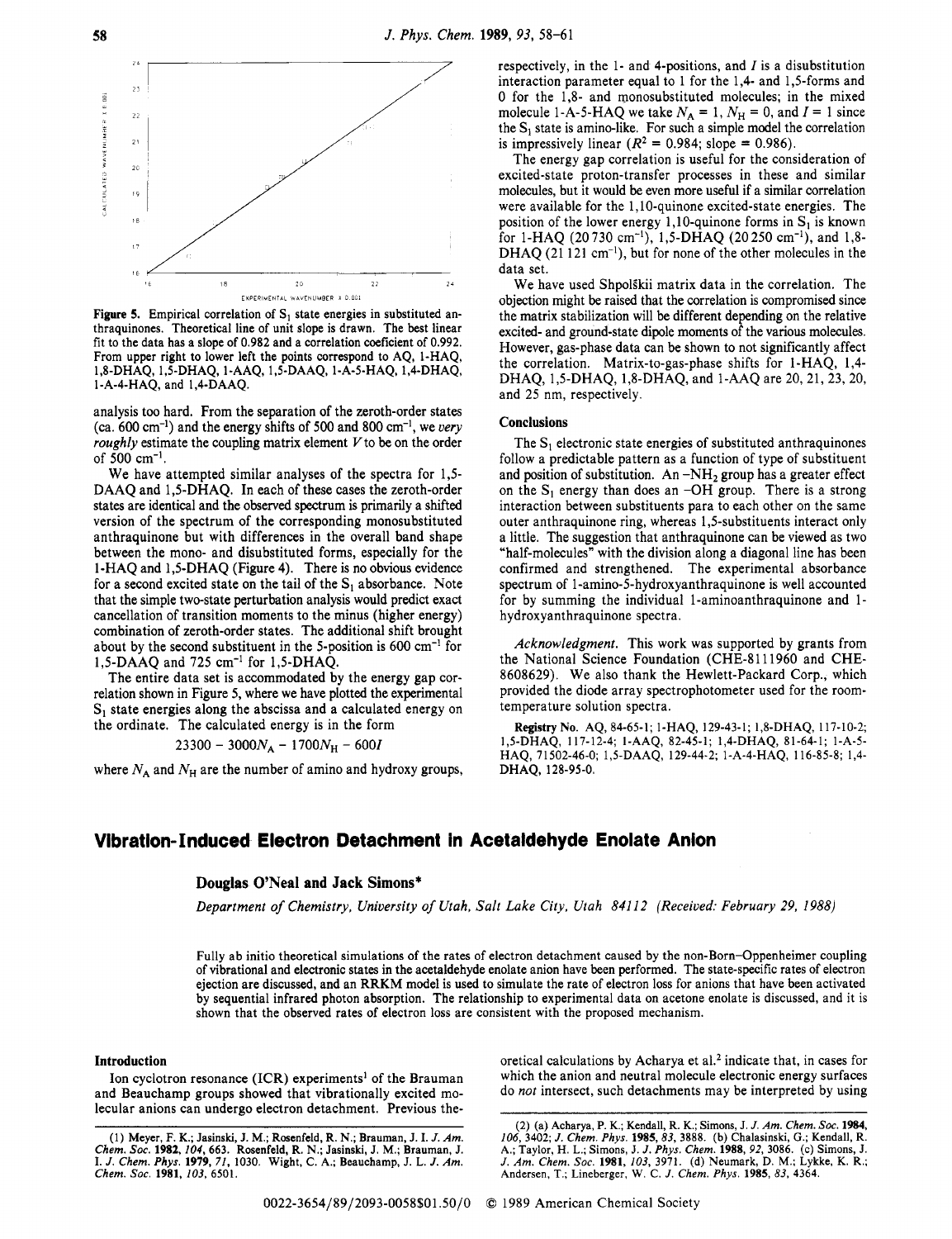a second-order Fermi Golden Rule framework in which the perturbation is the dynamic coupling between the vibrational and electronic degrees of freedom. The work of Acharya et al. examined two diatomic species, LiH- and OH-, that were viewed, respectively, as fast and slow limiting cases for the rate of vibration-induced electron detachment (VIED). State-specific rates of electron ejection were predicted to range from  $10^5$  to  $10^{10}$  s<sup>-1</sup> for LiH<sup>-</sup> and  $10^2$  to  $10^6$  s<sup>-1</sup> for OH<sup>-</sup>. Subsequently, the propensities for state-specific electron ejection for rotationally assisted processes have been treated by us<sup>2b</sup> and applied to the experimentally<sup>2d</sup> studied NH- species. The current work involves a much larger system with many internal degrees of freedom, the acetaldehyde enolate anion  $\text{-CH}$  $\rightarrow$  $\text{-CH}$  $\equiv$ O, and one whose rates of electron loss can be compared to experimental work on a similar species.

It is useful to review certain features of the experimental procedure to clarify the meaning of our ab initio results. The Brauman group<sup>1,3</sup> used a pulsed infrared  $(\lambda^{-1} \sim 1047 \text{ cm}^{-1})$  laser with a fluence of  $0.1-6$  J/cm<sup>2</sup> to excite the anions in an ICR cell. The pressure in the cell is thought to be  $\sim 10^{-6}$  Torr, so essentially collisionless conditions prevail during the laser pulse duration of 1000 ns. The laser pulse is characterized by an intense pulse 1000 ns. The laser pulse is characterized by an intense pulse lasting  $\sim$  100 ns, which contains approximately 50% of the energy, lasting  $\sim$  100 ns, which contains approximately 50% of the energy, followed by a weaker long "tail" lasting  $\sim$  1000 ns, which contains the remaining *50%* of the energy. The adiabatic detachment energies (DE) of the anions that were studied are great enough (>0.3 eV) that several infrared photons must be absorbed for electron ejection to be energetically possible. For the enolates, whose DE's generally lie near 1.8 eV, Beer-Lambert plots of the ICR signal with and without the laser turned on are used to phenomenologically extract IR absorbance cross sections  $(\sigma)$  which generally range from  $10^{-21}$  to  $10^{-19}$  cm<sup>2</sup>.

These cross sections (specifically  $\sigma = 10^{-19}$  cm<sup>2</sup> for  $H_3CCOCH_2^-$ , combined with the parameters of the laser source, give rise to a picture in which IR photons are sequentially absorbed by the anion once every  $\sim 10^{-7}$  s. In the Brauman experiments,<sup>3</sup> the acetone enolate anions absorb IR photons at this rate until they have enough internal energy to either eject an electron or undergo unimolecular decomposition to give methane and deprotonated ketene  $CH_4 + HCCO^-$ . The energy thresholds for the ejection and dissociation paths are approximately 14 000 and 21 000 cm-I, respectively for acetone enolate. Because both decay channels were observed, they must occur at comparable rates under the experimental conditions. Using the known threshold for the unimolecular decay channel and making an RRKM estimate of its decay rate, Brauman et. al. estimated that the dissociation rate would equal the "up pumping" rate of 10<sup>7</sup> s<sup>-1</sup> at approximately  $1000 \text{ cm}^{-1}$  above the dissociation threshold or 8000 cm<sup>-1</sup> above the electron ejection threshold. This, of course, then implies that electron ejection is occurring at a rate of  $\sim 10^7$  s<sup>-1</sup> when the ion has internal energy that exceeds the detachment threshold by 8000  $cm^{-1}$ .

In this paper we present our theoretical simulation of the electron ejection process for the  $HCOCH_2^-$  enolate and attempt to compare, within a reasonable model, our results with the available experimental data. Our results indicate that non-Born-Oppenheimer coupling can explain the electron ejection process for these enolate systems. We do not know for certain that the enolate and the corresponding neutral radical electronic energy surfaces do not cross as the anion vibrates. However, we can say that the excellent agreement between our computed rates and those experimentally observed gives no evidence that such crossings (at which rates of ejection would be *very* fast  $\sim 10^{14}$  s<sup>-1</sup>) occur.

In earlier papers,<sup>2</sup> we derived expressions for the rate of electron ejection from vibrationally or rotationally  $(V/R)$  excited anions assuming that nonadiabatic coupling provides the mechanism for V/R to electronic energy flow. For all of the systems studied theoretically by our group, the electronic energy of the anion lies below that of the neutral for most or all of the range of the anion's vibrational coordinate. Thus, if only electronic processes (and energy) were involved (i.e., if the motion of the nuclei were decoupled), it would be energetically impossible for the anion to lose an electron spontaneously. It is only as the anion vibrates that the total energy of the anion exceeds that of the radical (in a lower vibrational state). Once the combined electronic-plus-vibration/rotation energy is considered, it is possible to postulate a mechanism that couples the electronic and vibrational degrees of freedom, thereby ejecting an electron.

For the enolates being considered here, it is thought that those vibrations that most strongly modulate the orbital in which the "active" electron resides play the central role in this coupling. Within this assumption, it is possible to ignore overall rotation of the enolate and to ultimately treat all but these "important" vibrations in a passive manner as described below. We label the electronic states of the anion and the neutral-plus-free electron as  $\Psi^-$  and  $\Psi_k^0$ , respectively, and the corresponding vibrational states as  $\chi_{\nu}^{-}$  and  $\chi_{\nu}^{0}$ . The matrix element that couples these states was shown in ref 3 to be of the form

$$
V_{\text{if}} =
$$
  
-( $\hbar^2/2\mu$ )  $\int \int (\chi_{\nu}^0 \Psi_k^0)^* [2\nabla_{\bar{Q}} \chi_{\nu}^-\nabla_{\bar{Q}} \Psi^- + \chi_{\nu}^-\nabla_{\bar{Q}}^2 \Psi]$  d**r̂** d $\bar{Q}$   
(1)

where  $\mu$  is a reduced mass,  $\ddot{Q}$  denotes the set of  $3N - 6$  vibrational coordinates, and  $\vec{r}$  denotes the coordinates of all of the electrons. The nuclear kinetic energy operator  $-(h^2/2\mu)\nabla_{\bar{\Omega}}^2$  operating on the electronic wave function  $\Psi(\vec{r}|\vec{Q})$  will give a result proportional to  $m_e/\mu$  times the electronic kinetic energy operator acting on the same wave function. Thus, the second term in eq 1 is expected to be smaller than the first term by a factor of  $(m_e/\mu)^{1/2}$ , as a result of which we can drop this second term. The state-to-state transition rate from the anion to the neutral is then given by

$$
W = (2\pi/\hbar)|V_{\text{if}}|^2 \rho = (2\pi\hbar^3/\mu^2) \times
$$
  
 
$$
|\int \int (x_r^0(Q)\Psi_k^0(r|Q))^* \nabla_Q \chi_r(Q) \nabla_Q \Psi^-(r|Q) \text{ dr } dQ|^2 \rho
$$
 (2)

where  $\rho$  is the density of translational states of the free electron in a (large) box of side *L* and energy  $\hbar^2 k^2/(2m_e)$ :

$$
\rho = \frac{m_e L^3 k}{2\pi^2 \hbar^2} \tag{3}
$$

The electronic wave functions of the anion and neutral are treated, in this work, at the single Slater-determinant level. Moreover, all of the occupied molecular orbitals of the two species are assumed to be identical except for the highest occupied orbital **4-** (HOMO) of the anion which corresponds to the free-electron orbital  $\phi_k$  of  $\Psi_k^0$ . This level of treatment ignores all electron correlation effects and assumes that relaxation of the "inactive" orbitals of the neutral is negligible. Clearly, these are approximations, and the resulting simulations therefore represent the simplest reasonable treatment of the electron ejection process. This level of treatment served us well in our earlier studies<sup>2</sup> and seems to be appropriate here, although, as discussed below, it is necessary, as a result, to shift the anion and neutral potential energy curves relative to one another to correctly reproduce the detachment threshold.

In the present work, the orbital  $\phi_k$  is described by a plane wave orbital having kinetic energy  $\hbar^2 k^2/2m_e$  and constructed to be orthogonal to the occupied "inactive" orbitals. With all of these simplifications, the Slater-Condon rules reduce the rate expression in eq 2 to an expression involving only the active orbitals: *W=* 

$$
\mathcal{W} =
$$
  

$$
(2\pi\hbar^3/\mu^2)|\int \chi_{\nu}^0(Q)\int \phi_k^*(\mathbf{r}|Q)\nabla_Q\phi_-(\mathbf{r}|Q) d\mathbf{r} \nabla_Q\chi(Q) dQ|^2\rho
$$
  
(4)

This is our final working equation.

The active orbital in acetaldehyde enolate anion is the "nonbonding"  $2\pi$  orbital, which is a superposition of 2p orbitals on the terminal carbon and oxygen atoms with small amplitude on the central carbon. One mode of vibration that greatly affects

**<sup>(3)</sup> Foster, R. F.; Turnas, W.; Braurnan, J. I.** *J. Chem. Phys.* **1983,** *79,*  **4644; also see the following paper in this issue.**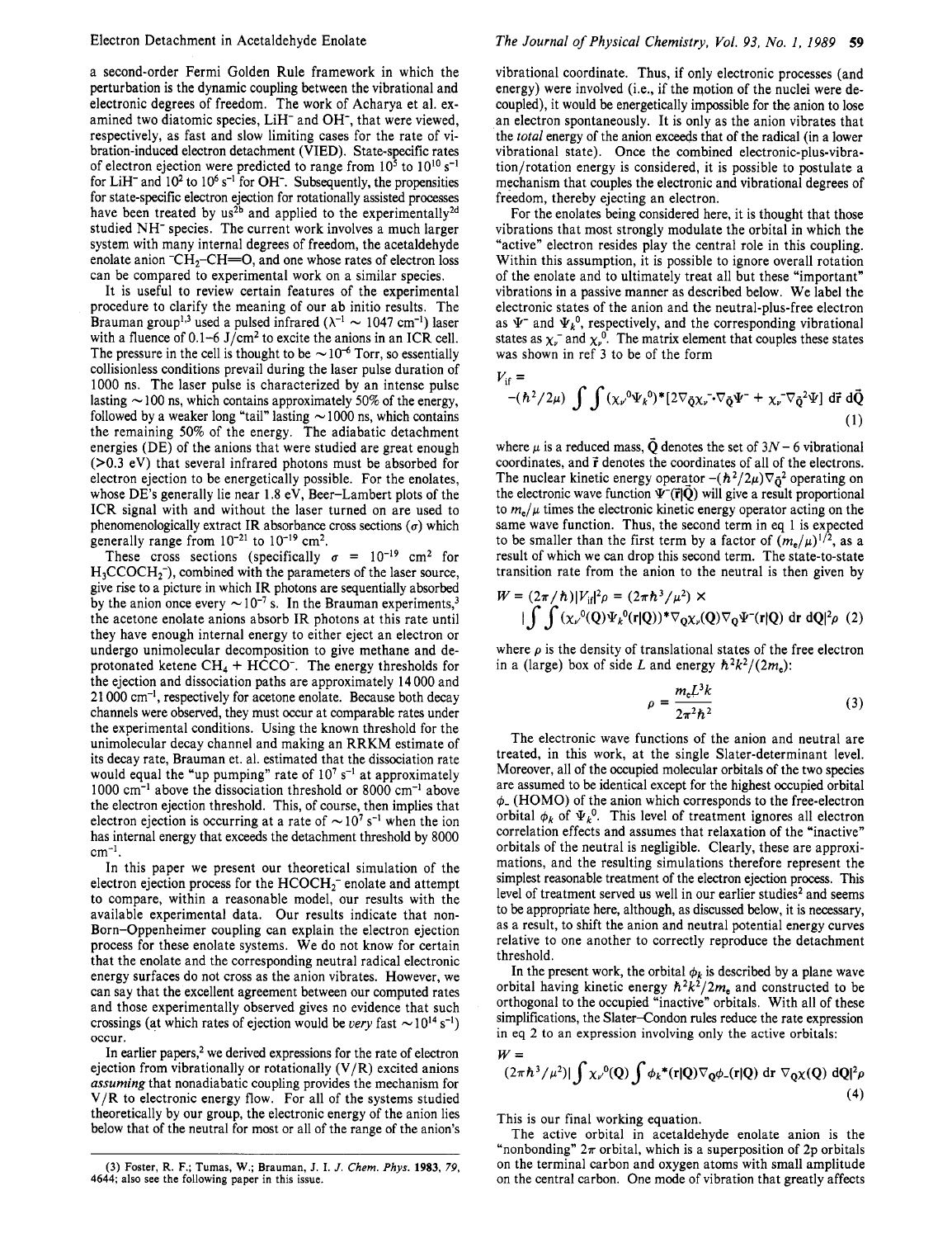

Figure 1. Born-Oppenheimer energy curves and vibrational energy levels for acetaldehyde enolate anion (solid line) and neutral (dashed line).

TABLE I: Optimized Equilibrium Geometry of CH<sub>2</sub>COH<sup>-</sup>

| $C-C'$ bond dist, $\AA$       | 1.35 | $O-C-C'$ bond angle, deg  | 111.1 |
|-------------------------------|------|---------------------------|-------|
| $C-O$ bond dist. $\AA$        | 1.46 | $H-C-C'$ bond angle, deg  | 135.8 |
| $C-H$ bond dist. $\AA$        | 1.24 | $C-C'-H'$ bond angle, deg | 119.0 |
| $C'$ – $H'$ bond dist, $\AA$  | 1.07 | C-C'-H" bond angle, deg   | 121.2 |
| $C'$ – $H''$ bond dist, $\AA$ | 1.07 |                           |       |

the binding energy and character of this orbital is the torsional motion about the C-C bond. As the  $CH<sub>2</sub>$  group twists, the conjugation of the 2p orbital on the terminal carbon with the  $C=O$  $\pi$  bond is broken and the electrons in the  $2\pi$  orbital become more localized on the  $CH<sub>2</sub>$  carbon atom and less tightly bound; subsequently, the 2p orbital increases in size and the electrons in it achieve relatively lower average kinetic energy.

#### **Electronic and Vibrational Wave Functions and Energies**

For our self-consistent field (SCF) calculations on the enolate anion we used an augmented standard Dunning-Huzinaga double- $\zeta$  contracted Gaussian basis set<sup>4</sup> labeled (9s5p/4s2p) for carbon and oxygen and (4s/2s) for hydrogen. We added diffuse p functions with exponents of 0.034 and 0.011 to each of the carbon atoms and of 0.059 to the oxygen. A full  $(3N-6 = 12$  dimensional) optimization of the equilibrium geometry of the enolate was performed; the results are reported in Table I.

To generate the neutral  $HCOCH<sub>2</sub>$  energy curve as a function of torsion angle, we performed, at each geometry for which the enolate's energy is calculated, a separate SCF calculation on the neutral. The resultant  $\Delta$ SCF energy difference is well-known to underestimate the anion neutral energy gap; the anion almost always has a larger (often by as much as ca. 0.5 eV) correlation energy than the neutral. We therefore shifted the entire neutral potential energy curve relative to the anion to allow the anion and neutral curves to more accurately reproduce the known vertical detachment energy and to simulate the very close approach of the two surfaces near the perpendicular geometry.

As large amplitude distortion along the  $CH<sub>2</sub>$  torsion was examined, only the pyramidal "pucker" of the CH<sub>2</sub> group was energy optimized as a function of the torsional angle; all other bond lengths and angles were frozen. In this way, we generated an approximate "adiabatic" vibrational potential energy curve for the enolate species as a function of  $CH<sub>2</sub>$  torsion angle. A similar procedure was followed for the neutral radical. The one-dimensional vibrational wave functions and energies were found by numerically integrating the vibrational Schrödinger equation with an effective mass determined by the conventional<sup>5</sup> procedure. These adiabatic energy curves and the resulting torsional vibrational levels are shown in Figure 1.

~ ~ ~~~

**(4)** Dunning, T. H. *J. Chem. Phys.* **1970, 53,** 2823. *(5)* Wilson, E. B.; Decius, J. C.; Cross, **P.** C. *Molecular Vibrations;* Dover: **New** York, **1955.** 

TABLE II: State-Specific Electron Ejection Rates (10<sup>9</sup> s<sup>-1</sup>)

|              |  | .    |      |      |  |
|--------------|--|------|------|------|--|
| $\nu'/\nu^a$ |  |      | 10   |      |  |
|              |  | 3.01 | 5.67 | 3.44 |  |
|              |  | 109  | 9.13 | 29.5 |  |
|              |  |      | 34.7 | 17.6 |  |
|              |  |      |      | 72.5 |  |
|              |  |      |      | 6.86 |  |
|              |  |      |      |      |  |

 $a<sub>y</sub>$  and  $y'$  label initial- and final-state vibrational quantum numbers in the torsional mode.

**TABLE 111: RRKM Averaged Effective Electron Ejection Rates (10' S'1)** 

| $\nu'/\nu^a$ |      | 10   |       |  |
|--------------|------|------|-------|--|
|              | 6.26 | 3.56 | 0.553 |  |
|              | 22.7 | 5.73 | 4.74  |  |
|              |      | 21.8 | 2.83  |  |
|              |      |      | 11.7  |  |
|              |      |      | 1.10  |  |
|              |      |      |       |  |

*"Y* and *u'* label the initial- and final-state vibrational quantum **num**bers in the torsional mode.

Evaluation of the nonadiabatic rate as in eq 4 requires that we compute the derivatives of the anion's electronic wave function with respect to the torsion angle  $d\Psi^{-}/d\theta$ . In doing so, we needed to evaluate, analytically, the derivatives of the Gaussian atomic basis functions with respect to  $\theta$  and as well as the derivatives of the molecular orbital LCAO-MO expansion coefficients  $dC_{ia}/d\theta$ . The spacing between the anion and neutral vibrational levels dictates the kinetic energy of the ejected electron and hence the value of *k* which enters into the free-electron wave function  $\phi_k$ .

#### **Discussion of Results of Simulations of Ejected Rates**

Our calculated *state-specific* rates of electron ejection shown in Table II vary from  $10^9$  s<sup>-1</sup> to nearly  $10^{11}$  s<sup>-1</sup>. Unfortunately, our state-specific rates on  $HCOCH_2^-$  are difficult to compare directly with the experimental data on  $H_3CCOCH_2^-$ . The experiments do *not* prepare the anions in only one internal quantum state. At best, one can use the laser fluence and pulse duration together with an estimate of the IR absorption cross section of the ion to estimate the *average* number of photons the ions have absorbed. However, this energy is certainly not concentrated in the CH<sub>2</sub> torsional mode. Therefore, to simulate the experimental conditions as closely as possible (but for  $HCOCH_2^-$  and not  $H_3CCOCH_2^-$ , we considered a situation in which enough IR photons have been absorbed to place the anion 4000 cm<sup>-1</sup> above its detachment threshold. This choice of 16 50O-cm-' total internal energy was made simply to generate a situation in which the 9  $\leq \nu \leq 11$  states of the anion can, in principle, be populated; these are the states for which we have computed electron ejection rates. However, this amount of internal energy *E* also represents reasonably well the experimental situation described earlier for acetone enolate—the anion with internal energy considerably above its detachment threshold. We used an RRKM model to describe how the total energy of  $16500 \text{ cm}^{-1}$  is distributed among the internal vibrations of the enolate. For a total internal energy *E,*  we obtain an RRKM estimate<sup>6</sup> of the total number  $(N(E))$ ; see Figure 2 for a plot of  $N(E)$  vs  $E$ ) of states (within  $\pm 1$  cm<sup>-1</sup>) for the 12 vibrational degree of freedom  $HCOCH<sub>2</sub>$ . We then subtract from  $E$  an amount of energy  $E(n)$  corresponding to the energy of the CH<sub>2</sub> torsional mode having *n* quanta of excitation. RRKM theory is then once again used to compute the number  $N^*(E E(n)$ ) of states (within  $\pm 1$  cm<sup>-1</sup>) for the 11 remaining vibrational degrees of freedom (i.e., with the  $CH<sub>2</sub>$  torsion removed) at an energy  $E - E(n)$ . The ratio  $P_n \equiv N^*(E - E(n))/N(E)$  is then taken as proportional to the probability that the torsional mode is excited to level *n* given a total amount of internal energy *E.* The *effective*  decay rate for each anion vibrational state *(u)* is then computed

*<sup>(6)</sup>* For the **-CH2** torsional mode, we **used** the actual (Figure **1)** vibrational energy levels. For all other modes, we used harmonic vibrational energies; the resultant RRKM total state densities are not strongly affected by this harmonic approximation at the total internal energies **used** in our calculations.